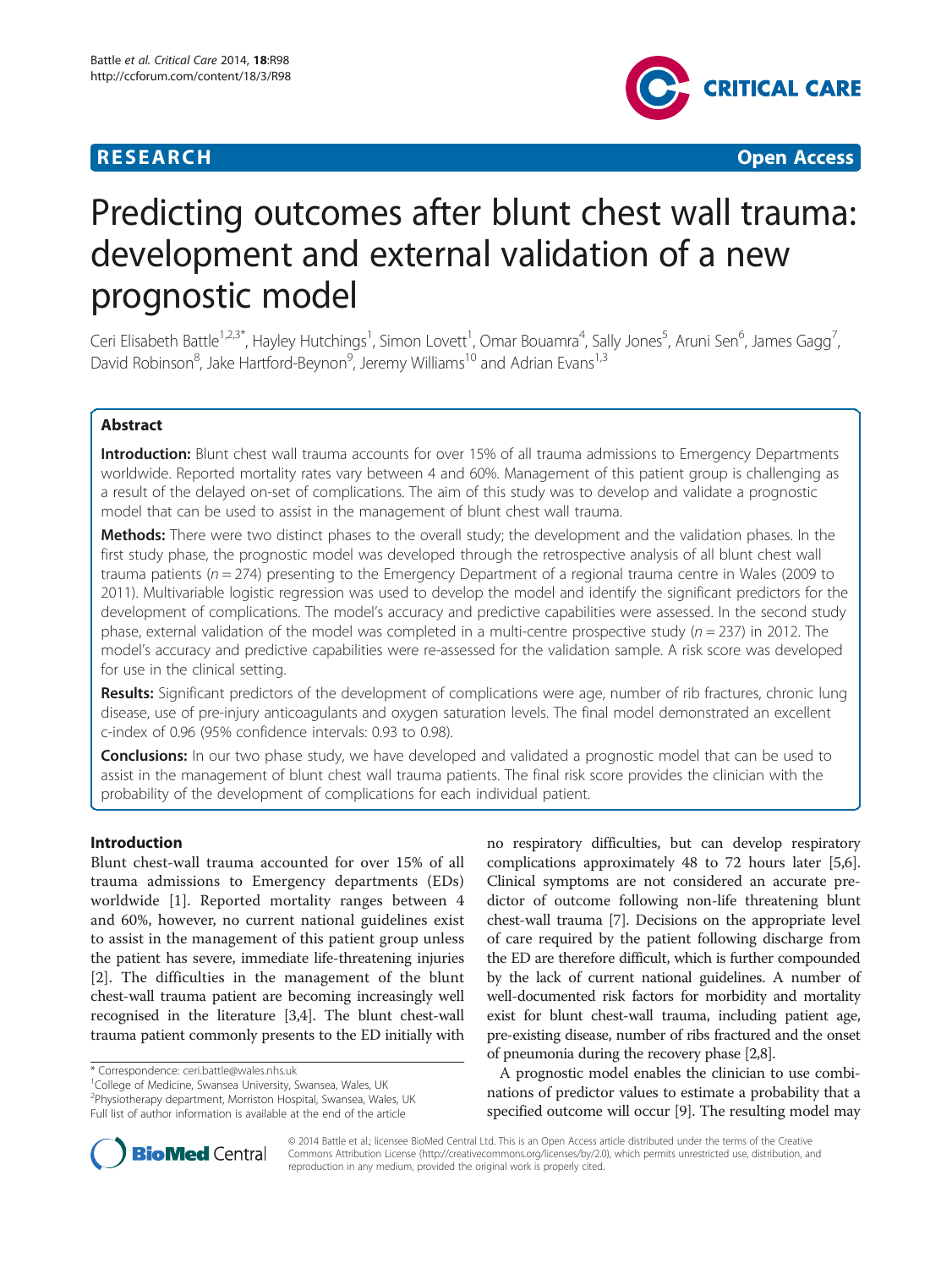be used to divide the patient into categories of risk or predict probabilities of a pre-specified outcome [[9\]](#page-6-0). A number of models exist for blunt chest trauma, however, most are designed for use with patients with multiple injuries and very few have been externally validated or presented in a clinically practical way [\[3](#page-6-0)]. For the purpose of this study, blunt chest-wall trauma was defined as blunt chest injury resulting in chest wall contusion or rib fractures, with or without non-immediate life-threatening lung injury [\[2](#page-6-0)]. We have developed and validated a prognostic model for the development of complications following blunt chest-wall trauma. Using the results of the prognostic model, we have also developed a simple risk score for use in the clinical setting which can assist the clinician in the management of the blunt chest-wall trauma patient.

# Materials and methods

There were two distinct phases to the overall study; the development and the validation phases. Published guidelines for prognostic model development were followed throughout the completion of this work [\[9](#page-6-0)-[12](#page-6-0)]. These guidelines outlined the stages of model development and the appropriate statistical analysis that should be undertaken at each phase [\[9](#page-6-0)-[12\]](#page-6-0).

#### Development phase study design

Data were collected retrospectively from the medical notes of each patient. If there was no record in the patient's notes of chronic lung disease, cardiovascular disease, use of preinjury anticoagulants or current smoking status, then it was assumed that these predictors were absent. The number of rib fractures was determined from the chest radiograph if not documented in the medical notes.

#### Patients

The prognostic model was developed on a sample of 276 patients who presented to the ED of a large regional trauma centre in South Wales between 2009 and 2011, with a primary diagnosis of blunt chest-wall trauma. Patients were excluded if they were under 18 years of age or if they had sustained any immediate life-threatening injury. As eight prognostic variables were under investigation, a total of 80 blunt chest-wall trauma patients who developed complications were needed in the analysis [[13](#page-6-0)].

#### **Outcomes**

The development of complications following blunt chestwall trauma was the composite outcome measure investigated in this study. Data collection for this outcome was completed from the time the patient presented to the ED through to discharge from hospital. Patients were reported to have developed complications if one or more of the following were documented in their medical records; in-hospital mortality, morbidity including all pulmonary

complications (chest infection, pneumonia, haemothorax, pneumothorax, pleural effusion, or empyema), ICU admission, or a prolonged length of stay as defined as a total hospital stay of seven or more days [[14,15\]](#page-6-0).

#### Prognostic variables

For the development of the prognostic model, we considered age, number of rib fractures, chronic lung disease, cardiovascular disease, use of pre-injury anti-coagulants, smoking status and oxygen saturations and respiratory rate on initial assessment in the ED. These risk factors were based on previous research [\[2,8,16\]](#page-6-0).

# Analysis

Baseline characteristics were presented as median and interquartile range (due to non-normal distributions) for the continuous variables and numbers and percentages for categorical variables. Differences between the baseline characteristics in the development and validation samples were analysed using the Mann-Whitney U-test (continuous variables) and Fisher's exact test (categorical variable). Odds ratios and 95% CI were presented from the univariable analysis. All significant prognostic variables at 5% significance on the univariable analysis were included in final analysis. Multivariable logistic regression analysis using fractional polynomials (to assess linearity of the continuous variables) identified five significant predictors using the Akaike information criterion with a backward elimination approach. We quantified the predictive contribution of each variable by its z-score (the regression coefficient divided by its standard error). There was less than 2% missing data, therefore we used a simple imputation method to avoid exclusion of patients from the final analysis [\[17\]](#page-6-0).

#### Performance of the model

The final prognostic model was based on five prognostic variables which were significant at the  $P < 0.05$  level following multivariable logistic regression analysis. We assessed model performance using analysis of calibration and discrimination. Calibration was assessed graphically and with the Hosmer-Lemeshow test. Discrimination was assessed with the c-statistic (equivalent to the area under the receiver operator curve) [[17](#page-6-0)].

#### Validation phase study design

A multi-centre prospective study design was used in order to externally validate the model, in which seven hospitals in England and Wales between 2012 and 2013 participated in data collection. A total of 237 patients was included, which was a sufficient sample size for a validation study [\[18](#page-7-0)]. The model was validated by comparing predicted versus observed outcomes and performance assessed using calibration and discrimination analysis. As a result of the lower calibration in the validation model,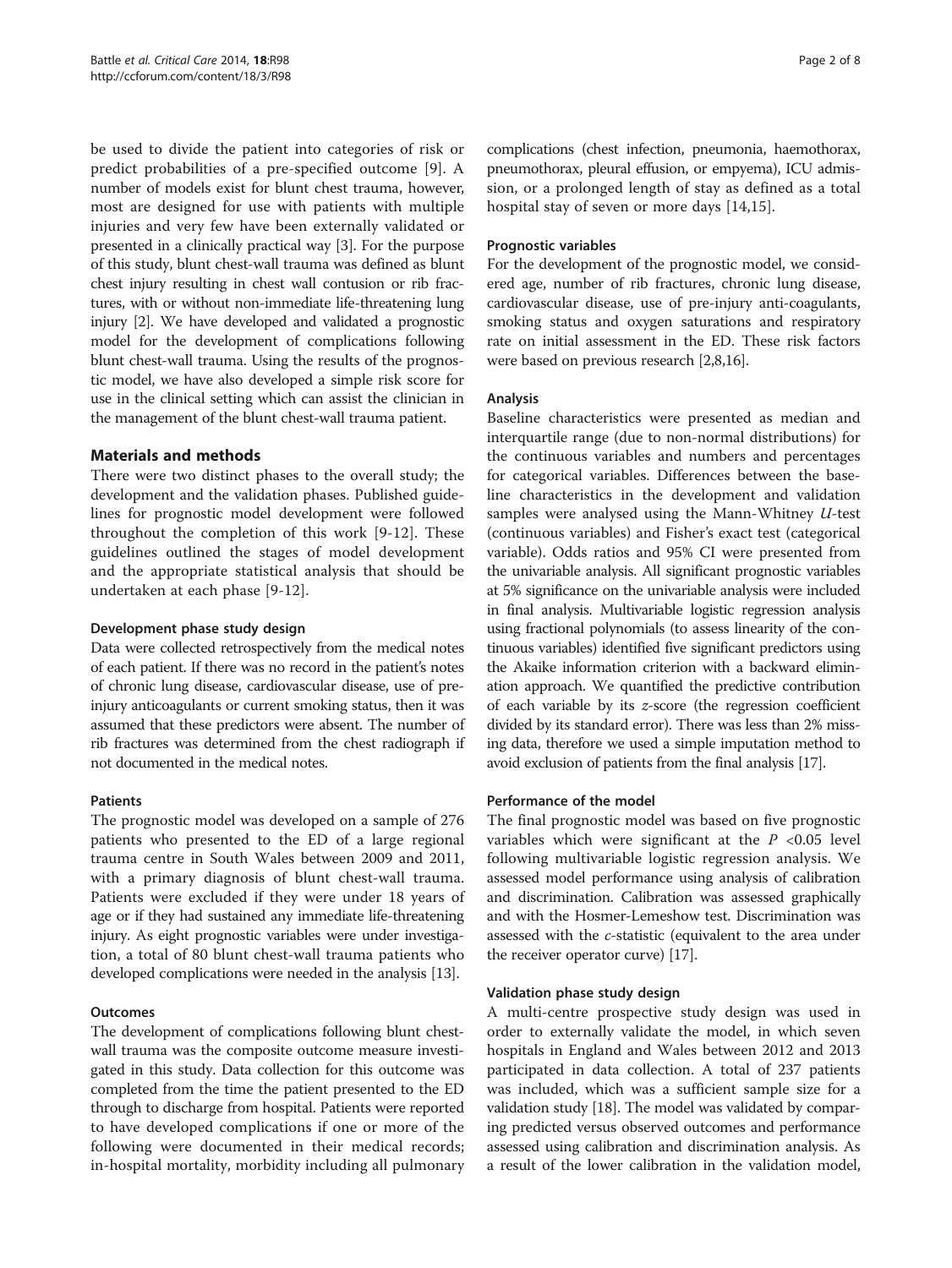the final model was updated through the application of a correction factor to adjust the slope intercept of the original model. This technique is outlined in the guidelines by Janssen et al. [[19\]](#page-7-0). Sensitivity, specificity, positive and negative predictive values were calculated for the final model.

#### Score development

We developed a simple clinical score based on the regression coefficients from the final model. To calculate the risk score for the individual predictors, the coefficient of each predictor was multiplied by a factor so that the smallest coefficient was transformed into a value close to one. This method was adapted from previous studies [[20,21](#page-7-0)]. These individual scores were then added together to provide an overall risk score for each patient. Using the validation sample, each patient's final overall risk score was compared to their probability of developing complications initially calculated using the final logistic regression equation. The individual final risk scores were categorised into groups (0 to 10, 11 to 15, 16 to 20, 21 to 25, 26 to 30 and ≥30) and the mean and standard deviation of all the corresponding probabilities were calculated. This would provide the clinician with a probability of the development of complications for each possible final risk score. Estimates of appropriate cut off points were included guiding the clinician as to whether the patient could be safely discharged home, or whether they should be admitted to a ward or intensive care unit.

# Ethical approval

Full ethical approval for this study was granted by the South West Wales Research Ethics Committee. Written consent to participate and publish study findings was provided by each recruited patient.

# Results

# General characteristics

Table [1](#page-3-0) illustrates the baseline characteristics of the patients comparing the development and validation samples. Significant differences were recorded in rate of outcome and most predictors between the two groups. More of the patients were male (64%) and the most common injury mechanisms were fall (72%), road traffic accident (14%), sporting injury (9%) and assault (3%). A total of 31 (6%) deaths was recorded in both samples.

#### Development phase univariable analysis

Results of the univariable analysis (in the development sample only) highlighted a number of significant predictors for the development of complications. Unadjusted odds ratios and the 95% CI are included for each of the categorical variables.

#### Development phase multivariable analysis

All eight predictors from Table [2](#page-3-0) were included in the analysis (from the development sample only). Five significant predictors were included in the final model: age, number of rib fractures, chronic lung disease, use of preinjury anticoagulants and oxygen saturations (Table [3](#page-4-0)). Continuous variables were analysed as linear terms as there was no indication of non-linearity when analysed using the multivariable fractional polynomials. The number of rib fractures and chronic lung disease were the strongest predictors of the development of complications following blunt chest-wall trauma.

#### Performance of model

The model showed excellent discrimination with a c-statistic of 0.80 (95% CI 0.75, 0.85). The model calibration is illustrated in the observed versus predicted outcomes graph in Figure [1](#page-4-0). The model showed good calibration when evaluated with the Hosmer Lemeshow test  $(9.22, P = 0.32)$ .

#### External validation

In the validation phase of the study, the model was prospectively externally validated in seven hospitals in England and Wales. Discrimination of the final validation model was excellent with a c-index of 0.96 (95% CI 0.93, 0.98), although an increase in the c-statistic is unusual in a validation study. As expected, calibration was poorer in the validation model (Figure [2\)](#page-5-0), therefore, we updated the model. The slope intercept of the development model was adjusted using a correction factor to correspond with the lower complication rate in the validation sample, which gave an improved discrimination and calibration (Figure [2](#page-5-0)). The results demonstrated that final model sensitivity was 80%, specificity was 96%, positive predictive value was 93% and negative predictive value was 86%.

#### Clinical score

Based on the results of the logistic regression analysis, we developed a simplified clinical score by transforming the regression coefficient of each predictor into an equivalent accurately weighted risk integer score (Table [4](#page-5-0)). For example, a 67-year-old (score 6) patient with three rib fractures (score 9), a history of chronic lung disease (score 5) and oxygen saturations of 87% (score 4) would have a final risk score of 24 points.

Table [5](#page-5-0) illustrates the final risk scores and their corresponding probability of developing complications following blunt chest-wall trauma. Using these results, for example, it is possible to estimate that a patient who scores 12 has a 29%  $(\pm 8)$  probability of developing complications compared to a patient with a final risk score of 36 who has an 88%  $(\pm 7)$  probability of developing complications.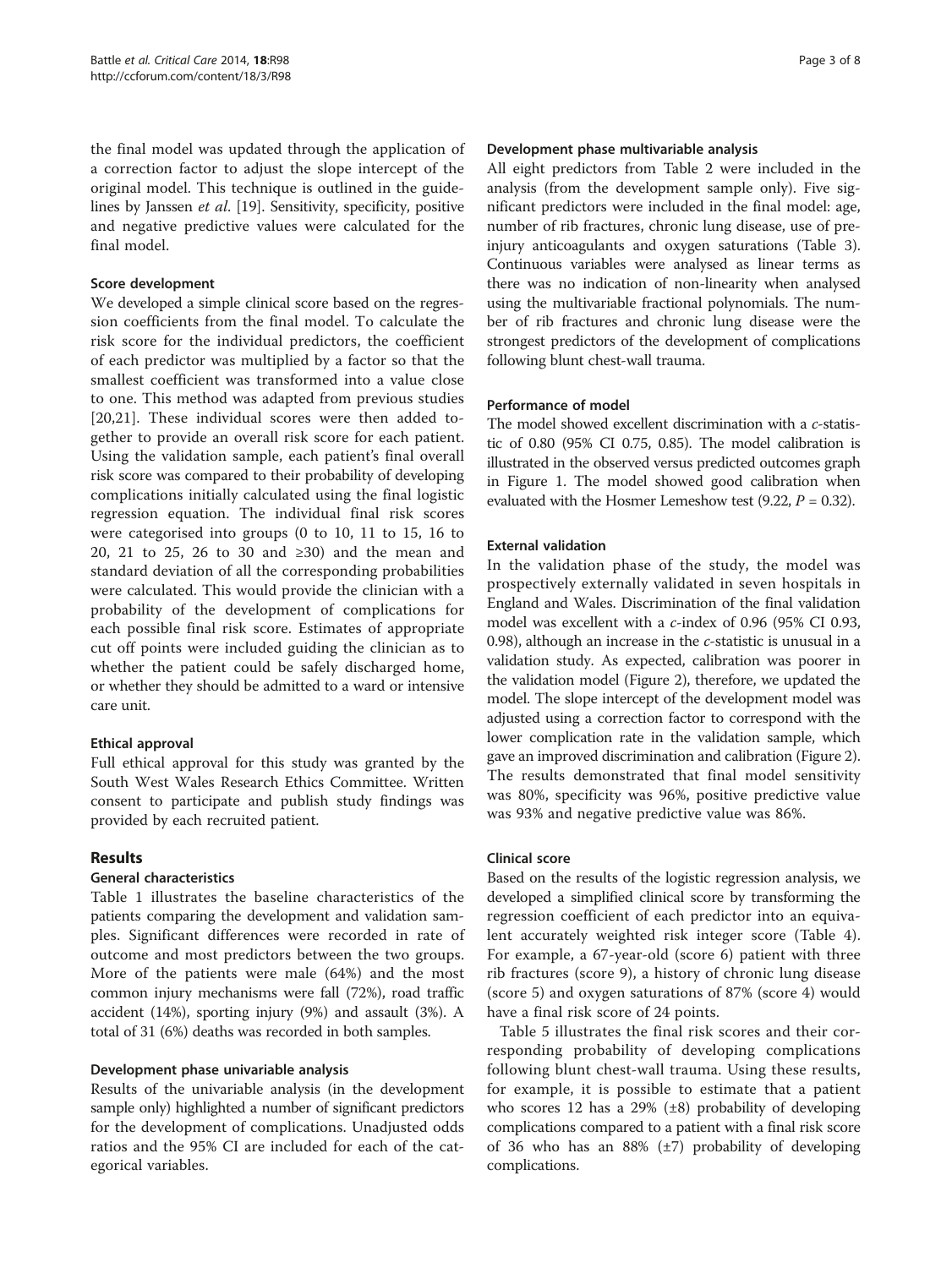|                              | Development<br>sample total | No<br>complications | <b>Complications</b> | <b>Validation</b><br>sample total | No<br>complications | <b>Complications</b> | P-value    |
|------------------------------|-----------------------------|---------------------|----------------------|-----------------------------------|---------------------|----------------------|------------|
|                              | 274                         | 113 (41%)           | 161 (59%)            | 237                               | (57%)<br>161        | 103 (43%)            | $< 0001*$  |
| Age                          | 69 (28)                     | 62(30)              | 76 (21)              | 57 (34)                           | 47(31)              | 71 (29)              | $< 0001*$  |
| Number of rib fractures      | 3(3)                        | 2(3)                | 3(1)                 | 1(3)                              | 0(1)                | 3(3)                 | $< 0.001*$ |
| Oxygen saturations           | 95(5)                       | 96(4)               | 94(6)                | 97(5)                             | 98(2)               | 95(7)                | $< 0.001*$ |
| Respiratory rate             | 18(6)                       | 18(4.5)             | 20(6.5)              | 18(6)                             | 16(2)               | 20(6)                | 0.062      |
| Chronic lung disease         | 154 (56%)                   | 38 (34%)            | 116 (72%)            | 49 (21%)                          | 13 (8%)             | 36 (35%)             | $< 0.001*$ |
| Cardiovascular disease       | 116 (42%)                   | 34 (30%)            | 82 (51%)             | 53 (22%)                          | 13 (8%)             | 40 (39%)             | $< 0.001*$ |
| <b>Smoker</b>                | 92 (34%)                    | 43 (38%)            | 49 (30%)             | 67 (28%)                          | 40 (25%)            | 27 (26%)             | 0.213      |
| Pre-injury<br>anticoagulants | 117 (43%)                   | 28 (25%)            | 89 (55%)             | 47 (20%)                          | 6(4%)               | 41 (40%)             | $< 0.001*$ |

<span id="page-3-0"></span>Table 1 Comparison between baseline characteristics of patients in the development and validation samples

Number (percentages), median (interquartile range). \*Significant difference (P-value) between totals in development and validation samples.

A final total risk score of ≥11 was the most accurate cut off point (in terms of sensitivity, specificity and predictive values) at which the blunt chest-wall trauma patient was considered at risk of developing complications. The percentage of patients who would have been correctly managed (admitted to hospital and subsequently developed complications) was 90% and those correctly discharged directly from the ED (who had not developed complications) would have been 87%. If a final risk score ≥26 was selected as the cut off point at which the blunt chest-wall trauma patient was considered a high enough risk to require ICU admission, then the percentage of patients correctly managed (scored at ≥26 and the observed outcome was ICU admission) was 95%. The percentage of patients who would have been incorrectly managed (scored at ≥26 but were not admitted to the ICU in the observed outcome) would have been 11%.

# **Discussion**

We have developed and validated a prognostic model for predicting the development of complications following blunt chest-wall trauma. The final model has excellent discrimination suggesting that the clinician can confidently assess whether the patient with the higher risk prediction using the model will develop complications following blunt chest-wall trauma, compared to the patients with low risk predictions who will not develop complications. As expected, the validation model demonstrated poorer calibration and numerous authors have offered explanations for this result in a validation sample [\[22](#page-7-0),[23\]](#page-7-0). It is likely that the poor calibration was due to the significantly lower rates of the development of complications in the validation sample.

Common practice is simply to reject an original prediction model as a result of decreased predictive performance in the validation sample. A new prediction model is then developed and as a consequence the original dataset is neglected and clinicians are faced with numerous possible prediction models, very few of which have been externally validated for use in new samples [[22\]](#page-7-0). Research now suggests that the model should be adjusted in order to improve its performance on the new population and this adjusted model is then based on both the original and validation data, further strengthening its stability and generalisability [[9\]](#page-6-0). The model in this validation study was therefore updated using a previously described

| Table 2 Univariable analysis: unadjusted odds ratios for the predictors of the development of complications |  |  |  |  |  |
|-------------------------------------------------------------------------------------------------------------|--|--|--|--|--|
|-------------------------------------------------------------------------------------------------------------|--|--|--|--|--|

|                           | No complications $n = 113$ | Complications $n = 161$ | P-value   | Unadjusted odds<br>ratios (95% CI) |
|---------------------------|----------------------------|-------------------------|-----------|------------------------------------|
| Age                       | 47 31                      | 71 (30.0)               | $0.0001*$ |                                    |
| Number of rib fractures   | 0(1.0)                     | 3(1.0)                  | $0.0001*$ |                                    |
| Oxygen saturations        | 98(2.0)                    | 95(7.0)                 | $0.0001*$ |                                    |
| Respiratory rate          | 18 (6.0)                   | 20(8.0)                 | 0.0794    |                                    |
| Chronic lung disease      | 38 (34%)                   | 116 (72%)               | $0.0001*$ | $5.1$ $(3.0, 8.6)$                 |
| Pre-injury anticoagulants | 28 (25%)                   | 89 (55%)                | $0.0001*$ | 3.8(2.2, 6.4)                      |
| Cardiovascular disease    | 34 (30%)                   | 82 (51%)                | $0.0008*$ | 2.4(1.5, 4.0)                      |
| Smoking status            | 43 (38%)                   | 49 (30%)                | 0.1964    | 0.7(0.4, 1.2)                      |

Number and percentages, median (interquartile). \*Significant difference (P-value).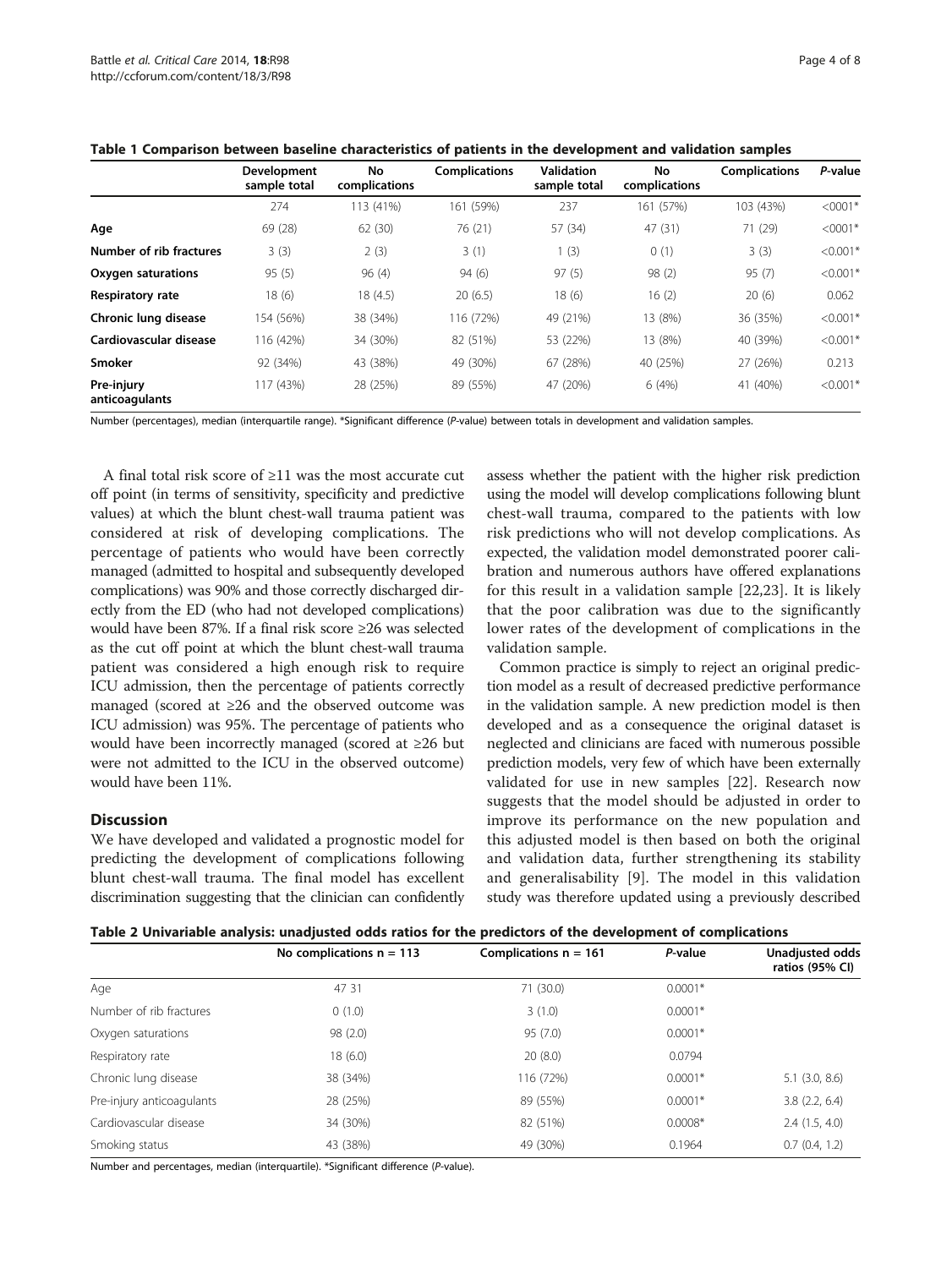<span id="page-4-0"></span>Table 3 Multivariable predictive model

| Predictor                            | Odds ratio (95% CI) | z-score |  |
|--------------------------------------|---------------------|---------|--|
| Age <sup>a</sup>                     | 1.0(1.0, 1.0)       | 1.80    |  |
| Number of rib fractures <sup>b</sup> | 1.5(1.3, 1.9)       | 4.21    |  |
| Chronic lung disease                 | 2.2(1.2, 4.1)       | 2.50    |  |
| Pre-injury anticoagulants            | 1.9(1.0, 3.7)       | 1.91    |  |
| Oxygen saturations <sup>c</sup>      | 0.9(0.9, 1.0)       | $-155$  |  |

<sup>a</sup>Per one year increase; <sup>b</sup>per one fracture increase; <sup>c</sup>per 1% decrease of oxygen saturations.

method known as recalibration [\[19,23\]](#page-7-0). By simply adjusting the intercept for the original model, the validation model calibration was improved.

Patient age, number of rib fractures, chronic lung disease, pre-injury anticoagulants and oxygen saturation levels were the significant risk factors for development of complications following blunt chest-wall trauma. Patient age, number of rib fractures and chronic lung disease have been reported as significant risk factors for poor outcomes in a number of recent studies and possible explanations for these factors have been previously discussed [\[2,16](#page-6-0)[,24\]](#page-7-0). Pre-injury anticoagulant use and oxygen saturation levels have only been reported as risk factors for the development for complications following blunt chest-wall trauma in a previous study by Battle et al. [\[2\]](#page-6-0) and therefore, further research into these risk factors would be beneficial [\[16\]](#page-6-0).

The results of this study have demonstrated that risk can be easily and accurately stratified from simple demographic and clinical variables on initial assessment of the



blunt chest-wall trauma patient in the ED. The risk factors are all currently routinely measured in the ED and do not require expensive, time-consuming or complicated technology to investigate. This is one of the most important factors in the success of prognostic model development according to previous research [[9](#page-6-0)]. The clinician would simply collect routine data, total the scores for each risk factor, then obtain the corresponding probability of the development of complications. A more accurate decision can be made by the clinician on whether the patient is safe for discharge home directly from the ED, or whether the patient requires admission to hospital. Not only could this reduce the development of complications in blunt chestwall trauma patients through close observation and early aggressive prophylactic treatment in the admitted patient, but also reduce unnecessary admission of patients unlikely to develop complications.

The overall results of this study suggest that the final validation model could be safely and effectively used in the clinical setting in England and Wales for assisting in the management of blunt chest-wall trauma patients. This is the first prognostic model that has been developed and externally validated in a prospective multi-centre study for use with blunt chest-wall trauma patients. The model can be used with the less severely injured patient who on presentation to the ED is not suffering any overt signs of respiratory distress, but will potentially go on to develop severe life-threatening pulmonary complications. Research has demonstrated that careful observation and early aggressive therapy can limit these complications, therefore identification of the high-risk patient is imperative for optimal management [\[25](#page-7-0)]. It is inevitable, however, that the final decision on patient management must be individualised and many factors that cannot be translated into a statistical model must be considered. The overall purpose of the prognostic model is simply to guide clinical decision-making, not replace it.

This study has a number of strengths and limitations. External validation using a prospective multi-centre trial is considered the most robust validation technique ensuring generalisability of the study's results [\[9\]](#page-6-0). Current methodological recommendations for clinical prediction research, as outlined by Bouwmeester et al. [\[17](#page-6-0)] have been followed in the design and completion of the prognostic model for use with blunt chest-wall trauma patients. These recommendations included sample size and selection, clear definitions of risk factors and outcomes under investigation, handling of missing data, reporting of both univariable and multivariable results and calculation of model performance measures. The final model was also recalibrated as recommended by recent research [\[19](#page-7-0)]. As a result the reliability and applicability is sufficient that the model could be safely and effectively used in the clinical setting. The external validation results also confirm the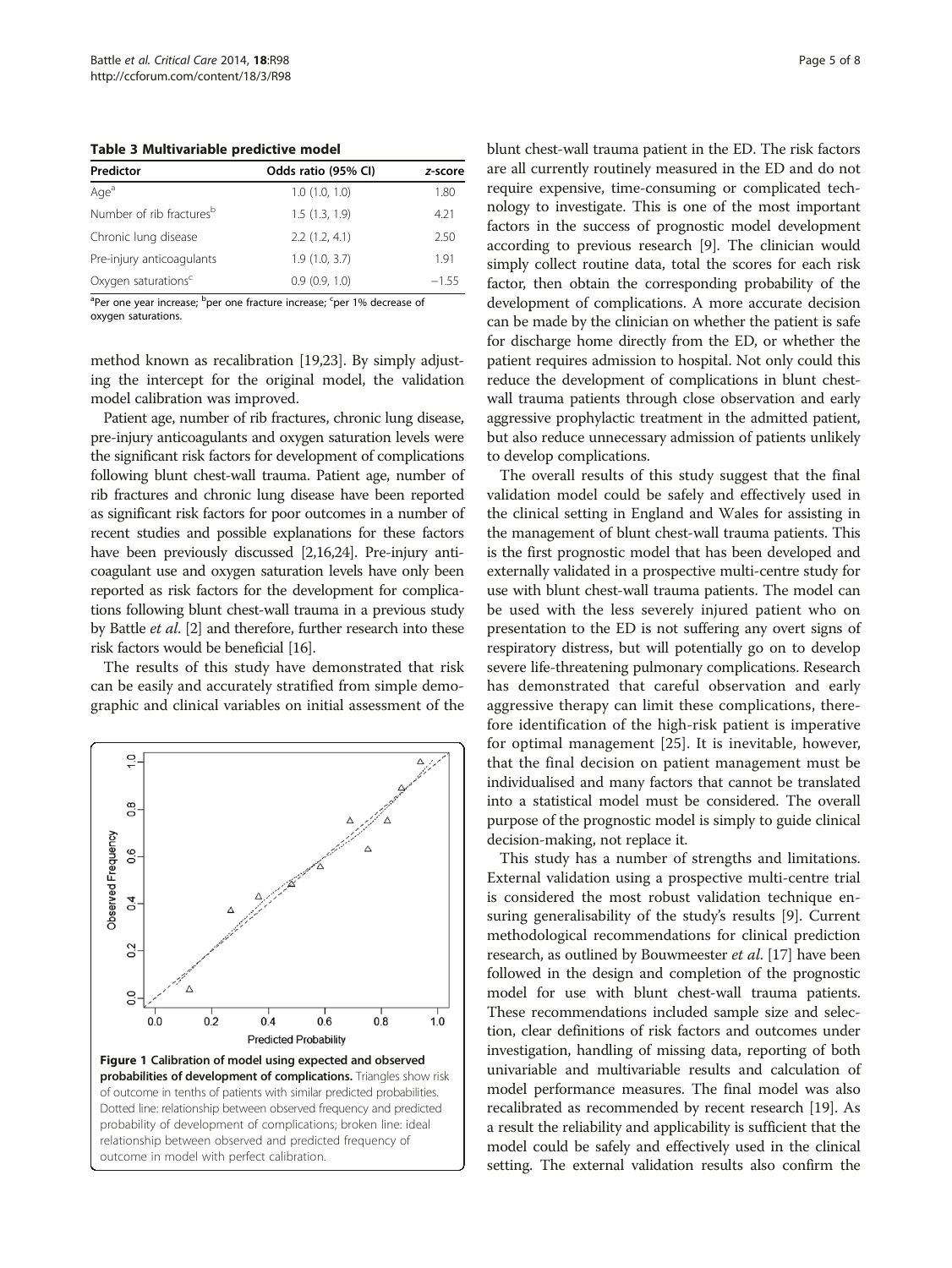<span id="page-5-0"></span>

clinical usefulness of the model in blunt chest-wall trauma management throughout England and Wales. It is important to emphasise, however, that the validation model c-statistic is a very unusual result and should be interpreted with caution. It is more common for the cstatistic to decrease in the validation study, rather than to increase as we found.

One of the limitations of this study is the loss of patients to follow up. Due to limited resources, it was not considered feasible to investigate the patients' follow up once they had left hospital care. Any use of primary care for complications that developed following hospital discharge would not have been included in the study results. The data collection was not fully blinded as recommended by Bouwmeester et al. [\[17\]](#page-6-0), however, the clinicians collecting

Table 4 Risk factor scores as transformed from the regression coefficients

|                              | <b>Regression coefficient</b> | <b>Risk score</b> |
|------------------------------|-------------------------------|-------------------|
| Age                          | 0.0162                        | 1 <sup>a</sup>    |
| Number of rib fractures      | 0.418                         | ζp                |
| Chronic lung disease         | 0.789                         | 5                 |
| Pre-injury anticoagulant use | 0.637                         | 4                 |
| Oxygen saturation levels     | $-0.0651$                     | $2^{\mathsf{c}}$  |

<sup>a</sup>Per additional 10-year increase starting at 10 years of age; <sup>b</sup>per additional rib fracture; <sup>c</sup>per 5% decrease in oxygen saturations starting at 94%.

the data in the validation study were blinded to which of the risk factors and outcomes were being used in the final analysis. Another limitation of the validation study concerns the timing of the data collection. For example, the patient's oxygen saturation levels may have varied according to the time in which they were recorded. If the data were collected before analgesia was given in the ED, then the results may have been worse than if the patient had received analgesia and could breathe more easily. As a result of these limitations, the results of this study should be considered with caution.

There was a significantly lower rate of complications in the validation sample than the development sample. This could be explained by the protocol for management of the blunt chest-trauma patient in the different hospitals.

| Table 5 Final risk scores and corresponding probability of |  |  |
|------------------------------------------------------------|--|--|
| developing complications                                   |  |  |

| Final risk score | Probability mean $\pm$ SD |
|------------------|---------------------------|
| 0 to 10          | $13\% \pm 6$              |
| $11$ to $15$     | $29\% \pm 8$              |
| $16$ to $20$     | $52\% + 8$                |
| $21$ to $25$     | $70% + 6$                 |
| 26 to 30         | $80% + 6$                 |
| $31+$            | $88\% \pm 7$              |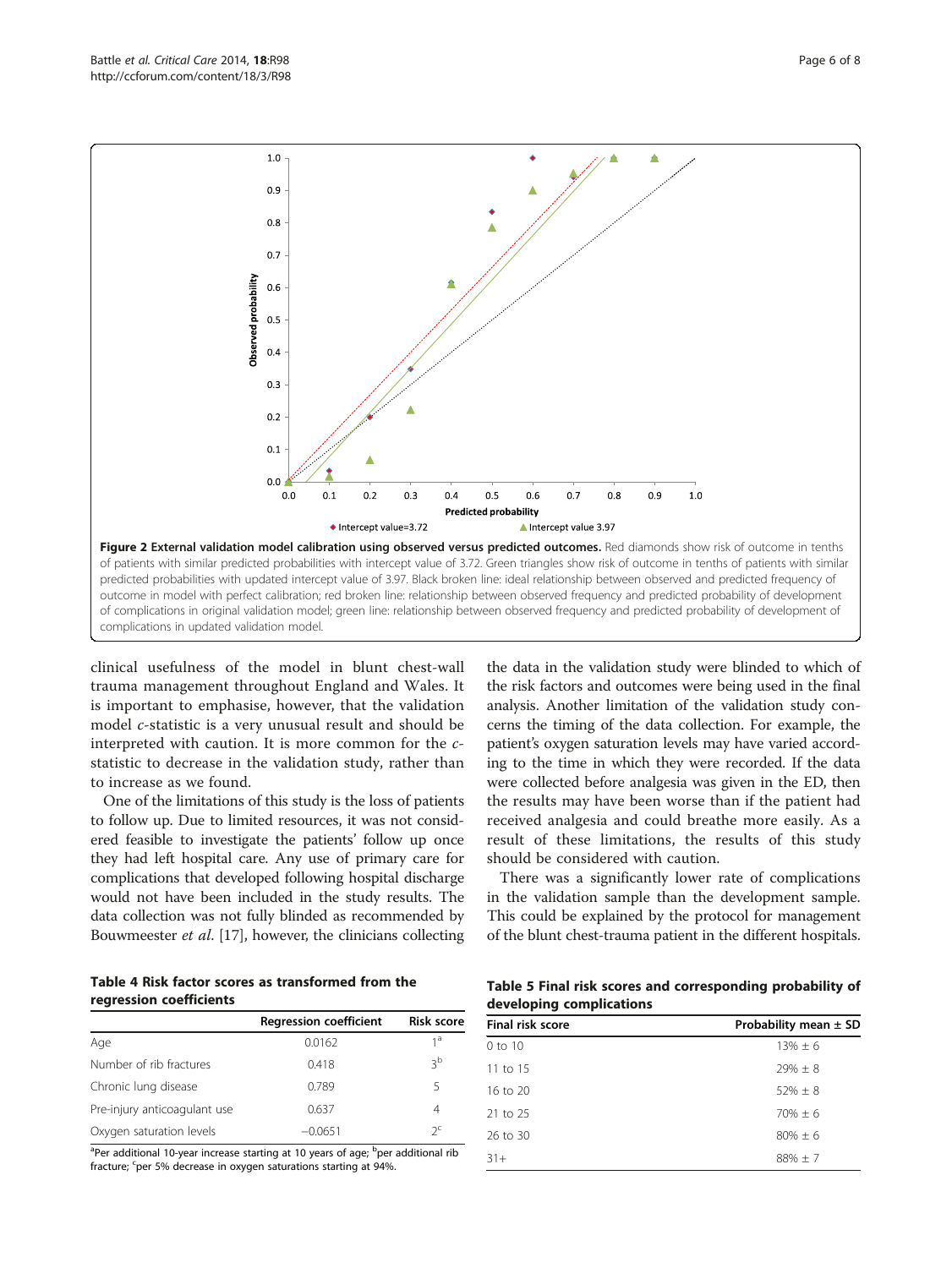<span id="page-6-0"></span>For example, in the hospital where the original model was developed, patients are routinely admitted to the ICU if they need invasive analgesia such as an epidural, as this is where epidural patients are currently managed. In order to quantify the number of rib fractures sustained by the patient, a chest radiograph or computed tomography (CT) scan and its subjective interpretation is required. Due to the inherent difficulties in identification of rib fractures on chest radiographs, the clinician is advised to record the number of rib fractures identified on imaging, or suspected clinically following physical examination of the patient [[26\]](#page-7-0).

The use of a composite outcome measure could result in one element dominating the total outcome measure. This was not the case in this study, however, as apart from the low mortality rate, there was a relatively even number of the different types of reported complications.

# Conclusions

Blunt chest-wall trauma patients are often difficult to manage in the ED, due to the frequent onset of delayed complications. We have developed and validated a prognostic model, which can assist the clinician in the management of the blunt chest-wall trauma patient. The model has demonstrated excellent prediction capabilities and can be safely used in EDs managing this patient group.

# Key messages

- Blunt chest-wall trauma patients can be difficult to manage in the ED due to the frequent onset of delayed complications
- Risk factors for the development of complications following blunt chest-wall trauma were patient age, number of rib fractures, chronic lung disease, use of pre-injury anticoagulants and oxygen saturations
- The prognostic model developed and externally validated in this study can be safely used to assist in the management of the blunt chest-wall trauma patient in the ED
- The prognostic model demonstrates excellent predictive capabilities

#### Abbreviations

CT: computed tomography; ED: emergency department.

#### Competing interests

The authors declare that they have no competing interests.

#### Authors' contributions

The study was conceived and designed by CB, HH, SL, OB, SJ, JG, DR, JW, AS, JH-B and PE. OB and SL provided the statistical advice and OB, CB, HH and SL analysed the data. CB drafted the manuscript and HH, SL, OB, SJ, JG, DR, JW, AS, JH-B and PE contributed substantially to its critical revision for important intellectual content. CB takes overall responsibility for the paper. CB, HH, SL, OB, SJ, JG, DR, JW, AS, JH-B and PE have all approved the final version of the manuscript for publication.

#### Acknowledgements

We would like to thank the data collectors at each hospital: Lesley Bensted at West Wales General Hospital, Sara Biggs at the Royal Gwent Hospital, Rachel Williams and Penny Jones at Wrexham Maelor Hospital, Nicola Grant, Emily Johnstone and Cally Williamson at Musgrove Park Hospital, and Julie Tunnicliffe at Bradford Royal Hospital. The authors would also like to thank Tom Jenks at TARN. Financial disclosure: no funding was received for this study.

#### Author details

<sup>1</sup>College of Medicine, Swansea University, Swansea, Wales, UK <sup>2</sup>Physiotherapy department, Morriston Hospital, Swansea, Wales, UK.<sup>3</sup>NISCHR Haemostasis Biomedical Research Unit, Swansea, Wales, UK. <sup>4</sup>Trauma Audit Research Network, University of Manchester, Salford, UK. <sup>5</sup>Royal Gwent Hospital, Newport, Wales, UK. <sup>6</sup>Wrexham Maelor Hospital, Wrexham, Wales UK. <sup>7</sup> Musgrove Park Hospital, Taunton, UK. <sup>8</sup> Bradford Royal Infirmary Bradford, UK. <sup>9</sup>Ysbyty Gwynedd Hospital, Bangor, Wales, UK. <sup>10</sup>Glangwili General Hospital, Carmarthen, Wales, UK.

#### Received: 16 August 2013 Accepted: 1 May 2014 Published: 14 May 2014

#### References

- 1. Demirhan R, Onan B, Oz K, Halezeroglu S: Comprehensive analysis of 4205 patients with chest trauma: a 10-year experience. Interact Cardiovasc Thorac Surg 2009, 9:450–453.
- 2. Battle CE, Hutchings H, Evans PA: Risk factors that predict mortality in patients with blunt chest wall trauma: A systematic review and meta-analysis. Injury 2012, 43:8–17.
- 3. Ahmad MA, Sante ED, Giannoudis PV: Assessment of severity of chest trauma: is there an ideal scoring system? Injury 2010, 41:981–983.
- 4. Blecher GE, Mitra B, Cameron PA, Fitzgerald M: Failed emergency department disposition to the ward of patients with thoracic injury. Injury 2008, 39:586–591.
- 5. Alexander JQ, Gutierrez CJ, Mariano MC, Vander Laan T, Gaspard DJ, Carpenter CL, Stain SC: Blunt chest trauma in the elderly patient: How cardiopulmonary disease affects outcome. Am Surg 2000, 66:854–857.
- 6. Simon BJ, Chu Q, Emhoff TA: Delayed haemothorax after blunt thoracic trauma: an uncommon entity with significant morbidity. J Trauma 1998, 45:673–676.
- 7. Dubinsky I, Low A: Non-life threatening blunt chest trauma: appropriate investigation and treatment. Am J Emerg Med 1997, 15:240–243.
- 8. Battle CE, Hutchings H, Evans PA: Expert opinion of the risk factors for morbidity and mortality in blunt chest wall trauma: Results of a national postal survey of Emergency Departments in the United Kingdom. Injury 2013, 44:56–59.
- 9. Moons KGM, Altman DG, Vergouwe Y, Royston R: Prognosis and prognostic research: application and impact of prognostic models in clinical practice. BMJ 2009, 338:1487–1490.
- 10. Moons KGM, Royston P, Vergouwe Y, Grobbee DE, Altman DG: Research methods and reporting. Prognosis and prognostic research: what, why and how? BMJ 2009, 338:1317–1320.
- 11. Royston P, Moons KGM, Altman DG, Vergouwe Y: Research methods and reporting, Prognosis and prognostic research: developing a prognostic model. BMJ 2009, 338:1373–1377.
- 12. Altman DG, Vergouwe Y, Royston P, Moons KGM: Prognosis and prognostic research: validating a prognostic model. BMJ 2009, 338:1432–1435.
- 13. Peduzzi P, Concato J, Feinstein AR, Holford TR: The importance of events per independent variable in proportional hazards regression analysis. J Clin Epidemiol 1995, 48:1503–1510.
- 14. Flagel BT, Luchette FA, Reed RL, Esposito TJ, Davis KA, Santaniello JM, Gamelli RL: Half-a-dozen rib fractures: the breakpoint for mortality. Surgery 2005, 138:717–725.
- 15. Hoff SJ, Shotts SD, Eddy VA, Morris JA: Outcome of isolated pulmonary contusion in blunt trauma patients. Am Surg 1994, 60:138–142.
- 16. Battle CE, Hutchings H, James K, Evans PA: The risk factors for the development of complications during the recovery phase following blunt chest wall trauma: a retrospective study. Injury 2013, 44:1171–1176.
- 17. Bouwmeester W, Zuithoff NPA, Mallett S, Geerlings MI, Vergouwe Y, Steyerberg EW, Altman DG, Moons KG: Reporting and Methods in Clinical Prediction Research: A Systematic Review. PLoS Med 9:e1001221.